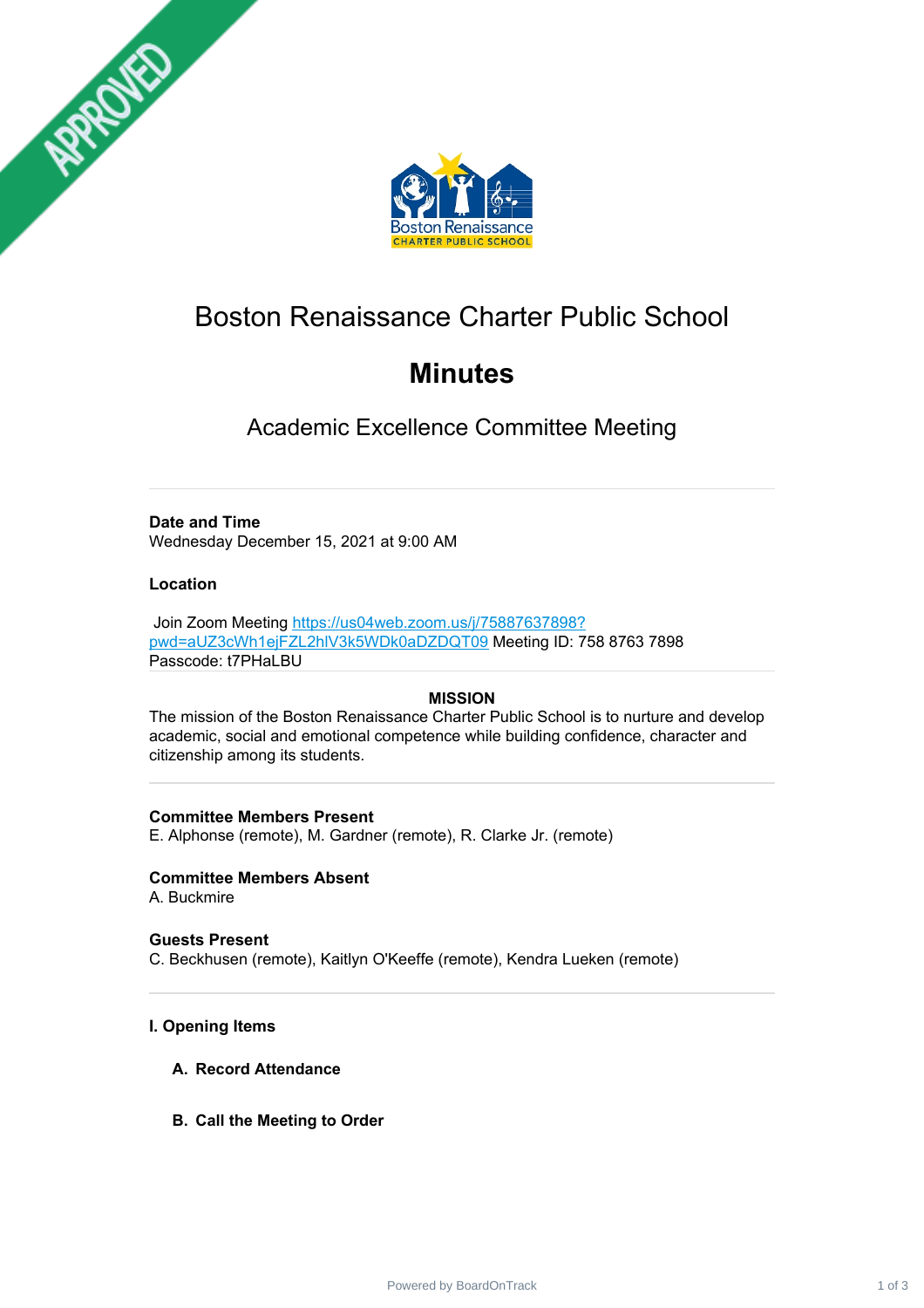M. Gardner called a meeting of the Academic Excellence Committee of Boston Renaissance Charter Public School to order on Wednesday Dec 15, 2021 at 4:51 AM.

#### **C. Approve Minutes from October 28,2021**

M. Gardner made a motion to approve the minutes from Academic Excellence Committee Meeting on 10-28-21. E. Alphonse seconded the motion. The committee **VOTED** to approve the motion.

**Roll Call** R. Clarke Jr. Aye A. Buckmire Absent M. Gardner Aye E. Alphonse Aye

#### **II. Data Assessment Coordinator Positions**

## **A. Data Assessment Coordinator Positions**

Welcome Katie O'Keeffe as the Lower School Data Coordinator. Katie has been teaching for ten years and a majority of those years have been here at the Renaissance.

Welcome back Christine Beckhusen from her maternity leave.

#### **III. WIN Data**

## **A. Lower School WIN Data**

#### **Benchmarking**

In Lower School we used benchmark data taken from the aimsweb Plus Fall Benchmark Assessment to create ELA and math WIN groups based first on Tier, and then on skill. Tier 2b and 3 math WIN groups are using the Number Worlds Intervention Program. Tier 2b and 3 ELA WIN groups are using supplemental multisensory curricula that vary depending on student need (Project Read, Haggerty, Fundations, or Lively Letters).

#### **Progress Monitoring**

Students in Tier 2b and 3 students are progress monitored every two weeks using Aimsweb progress monitoring probes. Starting in cycle three, that data will be collected electronically via the Aimsweb system. Students in Tier 2b and 3 are also given Number Worlds assessments as required by the curriculum. This data is used largely to track the impact of the Number Worlds program and is part of implementing Number Worlds with fidelity. Power Commic School - State Charter Charter Charter Commission Renaissance Charter Charter Charter Charter Charter Charter Charter Charter Charter Charter Charter Charter Charter Charter Charter Charter Charter Charter Cha

Students in Tier 1 and 2a are monitored monthly via growth monitoring assessments on I-Ready.

#### **Next WIN Cycle**

Will be progress monitoring online using the Aimsweb platform in Grades K, 1st, and 2nd. This will allow us to track ROI (rate of improvement) and goals more clearly.

Teachers will be administering the Winter Benchmark

Overall, this progress monitoring has been a positive shift and teachers and students are getting more comfortable with the changes. The growth that we are seeing won't be seen as a massive growth because when we are progress monitoring the students, we are looking at a broader application of skills.